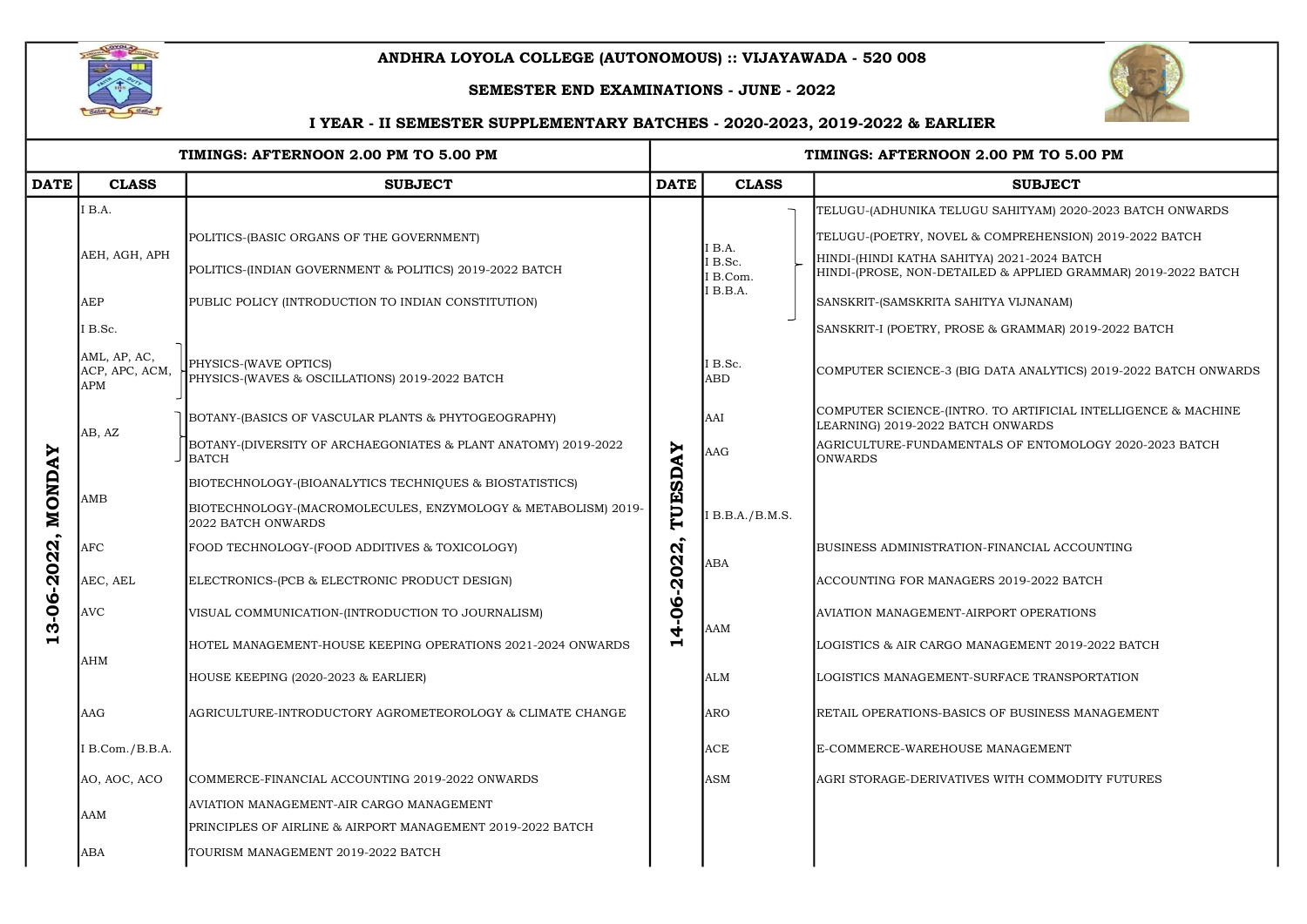|                         | <b>ALM</b>                   | LOGISTICS MANAGEMENT-FORECASTING & INVENTORY MANAGEMENT                                                                                               |                                         |                                                   |                                                                                                              |
|-------------------------|------------------------------|-------------------------------------------------------------------------------------------------------------------------------------------------------|-----------------------------------------|---------------------------------------------------|--------------------------------------------------------------------------------------------------------------|
| WEDNESDAY<br>5-06-2022, | <b>B.A.</b><br>AEH, AGH, APH | HISTORY-(MEDIEVAL INDIAN HISTORY & CULTURE 1206 AD to 1764 AD) 2020-<br>2023 ONWARDS<br>HISTORY-(HISTORY OF INDIA FROM C.300 to 1206) 2019-2022 BATCH |                                         | I B.A.<br>I B.Sc.                                 | GENERAL ENGLISH-(A COURSE IN READING & WRITING SKILLS)<br>2023 ONWARDS                                       |
|                         | AEP                          | ANTHROPOLOGY-FOUNDATIONS OF ANTHROPOLOGY<br>2021-2024 BATCH                                                                                           |                                         | I B.Com.<br>I B.B.A.<br>B.M.S.                    | GENERAL ENGLISH-(ENGLISH FOR EMPOWERMENT) 2019-2022 BA                                                       |
|                         | APS                          | PSYCHOLOGY-GENERAL PSYCHOLOGY-2 2021-2024 BATCH                                                                                                       |                                         |                                                   |                                                                                                              |
|                         | I B.Sc.                      |                                                                                                                                                       |                                         |                                                   |                                                                                                              |
|                         | AEL                          | ELECTRONICS TECHNOLOGY-(PC MAINTENANCE & TROUBLE SHOOTING) 2019<br>2022 ONWARDS                                                                       |                                         | <b>AVC</b>                                        | ENGLISH-I (JOURNALISTIC ENGLISH) 2019-2022 ONWARDS                                                           |
|                         | AAI                          | COMPUTER SCIENCE-(DATABASE MANAGEMENT SYSTEMS) 2019-2022<br><b>ONWARDS</b>                                                                            | THURSDAY                                | <b>ARO</b>                                        | RETAIL OPERATIONS (IN STORE CASHIERING & MERCHANDISING<br>OPERATIONS)                                        |
|                         | ABD                          | COMPUTER SCIENCE-(DATA VISUALIZATION) 2019-2022 ONWARDS                                                                                               | N<br>N                                  |                                                   |                                                                                                              |
|                         | <b>AHM</b>                   | HOTEL MANAGEMENT-ROOMS DIVISION<br>$\bullet$<br>$\bar{\mathbf{N}}$<br>HOTEL MANAGEMENT-FRONT OFFICE 2019-2022 ONWARDS                                 |                                         |                                                   |                                                                                                              |
|                         |                              |                                                                                                                                                       |                                         |                                                   |                                                                                                              |
|                         | <b>AAG</b>                   | AGRICULTURE-FUNDAMENTALS OF PLANT PATHOLOGY                                                                                                           | ဝိဝ                                     |                                                   |                                                                                                              |
|                         | I B.Com./B.B.A.              |                                                                                                                                                       | $\boldsymbol{\omega}$<br>$\blacksquare$ |                                                   |                                                                                                              |
| $\blacksquare$          | AO, AOC, ACO                 | COMMERCE-BUSINESS ECONOMICS 2019-2022 ONWARDS                                                                                                         |                                         |                                                   |                                                                                                              |
|                         | ABA, AAM, ACE                | BUSINESS ADMINISTRATION-BUSINESS ENVIRONMENT 2019-2022 ONWARDS                                                                                        |                                         |                                                   |                                                                                                              |
|                         | <b>ARO</b>                   | RETAIL OPERATIONS-BUSINESS ECONOMICS                                                                                                                  |                                         |                                                   |                                                                                                              |
|                         |                              |                                                                                                                                                       |                                         |                                                   |                                                                                                              |
|                         | ALM, ASM                     | <b>BUSINESS STATISTICS</b>                                                                                                                            |                                         |                                                   |                                                                                                              |
|                         | I B.A./B.Sc.                 |                                                                                                                                                       |                                         | I B.Sc.                                           |                                                                                                              |
|                         | AGH, APS                     | ENGLISH LITERATURE-(AN INTRO. TO LITERARY CRITICISM & LITERARY<br>THEORY) 2019-2022 ONWARDS                                                           |                                         | AMB, AFC                                          | MICROBIOLOGY-(MICROBIAL PHYSIOLOGY & BIOCHEMISTRY)<br>-MICROBIOLOGY-(MICROSCOPY MICROBIAL BIOCHEMISTRY & MET |
|                         | AML, ASC, ACS,<br>AMC, AEM   | STATISTICS-(PROBABILITY DISTRIBUTIONS) 2019-2022 ONWARDS                                                                                              | ≻                                       | ASC, ACP, ACS,<br>AEC, AEL, AMC,<br>APC, ACM, APS | 2020-2023 & EARLIER<br>HCOMPUTER SCIENCE-COMPUTER NETWORKS                                                   |
|                         | ABD, AAI                     | STATISTICS-(BASIC PROBABILITY THEORY) 2019-2022 ONWARDS                                                                                               | ⋖                                       | AB, AZ                                            | ZOOLOGY-(ANIMAL DIVERSITY-BIOLOGY OF CHORDATES)                                                              |
|                         |                              | CHEMISTRY-(ORGANIC & PHYSICAL CHEMISTRY) 2020-2023 ONWARDS                                                                                            |                                         | <b>AVC</b>                                        | VISUAL COMMUNICATION-(ELEMENTS OF FILM) 2019-2022 ONWAI                                                      |
| FRIDAY                  | AP, AC, AB, AZ,<br>AMB, AFC  | CHEMISTRY-(PHYSICAL & ORGANIC CHEMISTRY) 2019-2022 ONWARDS                                                                                            | SATURD                                  | <b>AHM</b>                                        | HOTEL MANAGEMENT-MEAT & SAUCE COOKERY                                                                        |
|                         | AEC, AEL                     | ELECTRONICS TECHNOLOGY-(LINEAR & DIGITAL INTEGRATED CIRCUITS)                                                                                         | $\bullet$                               |                                                   | HOTEL MANAGEMENT-FOOD PRODUCTION-I 2019-2022 BATCH                                                           |
|                         | <b>AVC</b>                   | VISUAL COMMUNICATION-(MASS COMMUNICATION THEORIES) 2019-2022<br><b>ONWARDS</b>                                                                        | N<br>$\boldsymbol{\alpha}$<br>$\bullet$ |                                                   | COMMERCE-E-COMMERCE & WEB DESIGNING<br>2019-2022 BATCH                                                       |
|                         | AAG                          | AGRICULTURE (FUNDAMENTALS OF GENETICS) 2021-2024 BATCH<br>GENETICS & PLANT BREEDING 2020-2023 BATCH                                                   | Ņ<br>$\boldsymbol{\omega}$<br>Ō         | AOC, ACO, AO                                      | COMMERCE-AIS (TALLY) 2019-2022 BATCH                                                                         |
| 17-06-2022              | ACE                          | E-COMMERCE (MATERIAL HANDLING)                                                                                                                        | $\infty$                                |                                                   | AVIATION MANAGEMENT-AIRLINE & AIRPORT MARKETING MANAG                                                        |
|                         | ABA                          | ETHICS & CORPORATE SOCIAL RESPONSIBILITY 2020-2023 BATCH ONWARDS                                                                                      | $\blacksquare$                          | <b>AAM</b>                                        | AVIATION MANAGEMENT-AIRLINE & AIRPORT ORGANISATION-1                                                         |
|                         | ABA                          | E-COMMERCE 2019-2022 BATCH                                                                                                                            |                                         | <b>ACE</b>                                        | E-COMMERCE-MARKETING MANAGEMENT                                                                              |

SE IN READING & WRITING SKILLS) 2020-

H FOR EMPOWERMENT) 2019-2022 BATCH

### PHYSIOLOGY & BIOCHEMISTRY) PY MICROBIAL BIOCHEMISTRY  $\stackrel{\circ}{\in}$  METABOLISM)

LEMENTS OF FILM) 2019-2022 ONWARDS

RLINE & AIRPORT MARKETING MANAGEMENT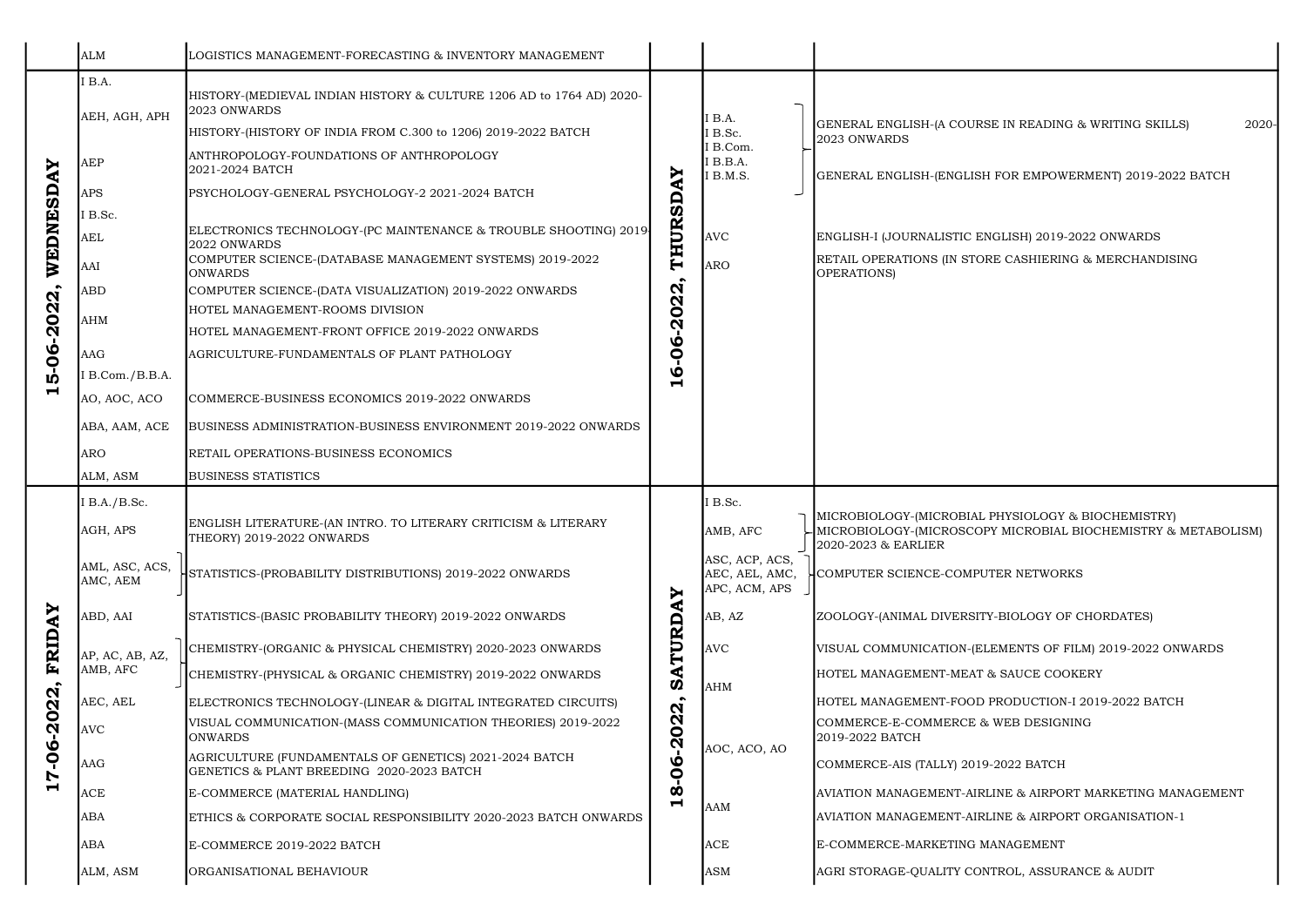|                                                                                                                       |                                                                                                        |                                                                                                                                                                                                                                                                                                 |                                                                                             | <b>ALM</b>                                                                                     | LOGISTICS MANAGEMENT-FREIGHT FORWARDING                                                                                                                                                                                                                              |
|-----------------------------------------------------------------------------------------------------------------------|--------------------------------------------------------------------------------------------------------|-------------------------------------------------------------------------------------------------------------------------------------------------------------------------------------------------------------------------------------------------------------------------------------------------|---------------------------------------------------------------------------------------------|------------------------------------------------------------------------------------------------|----------------------------------------------------------------------------------------------------------------------------------------------------------------------------------------------------------------------------------------------------------------------|
| <b>NONDAY</b><br>$-2022$<br>20-06                                                                                     | IB.A.<br>AEH, APH, AEP,<br><b>AEM</b><br>I B.Sc.<br>ASC, ACP, ACS,<br>AEC, AEL, AMC,<br>APC, ACM, APS, | ECONOMICS-(MACRO ECONOMIC ANALYSIS) 2020-2023 ONWARDS<br>ECONOMICS-(MICRO ECONOMICS) 2019-2022 BATCH<br>COMPUTER SCIENCE-(DATA STRUCTURES)<br>DATABASE MANAGEMENT SYSTEMS 2019-2022 BATCH                                                                                                       | TUESDAY                                                                                     | I B.A./B.Sc.<br>AML, AP, AC,<br>ACP, ASC, ACS,<br>AMC, APC, AEC,<br>ACM, AAI, AEM,<br>APM, ABD | MATHEMATICS-(ANALYTICAL SOLID GEOMETRY)<br>MATHEMATICS-I (DIFFERENTIAL CALCULUS) 2019-20                                                                                                                                                                             |
|                                                                                                                       | <b>APM</b><br><b>AVC</b><br>I B.Com./B.B.A.<br>AO, AOC<br><b>AAM</b><br><b>ACE</b><br>ASM              | VISUAL COMMUNICATION-(BROADCAST COMMUNICATION)<br>COMMERCE-BANKING THEORY & PRACTICE 2021-2024 BATCH<br>COMMERCE-BUSINESS ENVIRONMENT 2020-2023 BATCH & EARLIER<br>AVIATION MANAGEMENT-TRAVEL AGENCY OPERATIONS<br>E-COMMERCE-FIRST MILE OPERATIONS<br>AGRI STORAGE-TRADING IN AGRI COMMODITIES | 1-06-2022,<br>$\boldsymbol{\alpha}$                                                         | <b>AFC</b><br><b>AHM</b><br><b>AAG</b><br>I B.B.A.<br>ABA, AAM, ACE<br><b>ASM</b>              | FOOD TECHNOLOGY-III (INDUSTRIAL PROCESSING E<br>HOTEL MANAGEMENT-FOOD SERVICE OPERATIONS<br>FOOD & BEVERAGE SERVICE 2020-2023 & EARLIER<br>AGRICULTURE-SOIL & WATER CONSERVATION ENGIL<br>BUSINESS ADMINISTRATION-MANAGERIAL ECONOMI<br>AGRI STORAGE-COST ACCOUNTING |
| AY<br>WEDNESD<br>$\bullet$<br>$\boldsymbol{\mathsf{N}}$<br>$\boldsymbol{\mathsf{N}}$<br>Ō<br>Ņ<br>$\frac{6}{1}$<br>22 |                                                                                                        | <b>SKILL DEVELOPMENT COURSES:</b><br>(TIMINGS 9.00 AM TO 10.30 AM)<br>JOURNALISTIC REPORTING<br><b>ADVERTISING</b>                                                                                                                                                                              | THURSDAY                                                                                    | I B.A.<br>I B.Sc.<br>I B.Com.<br>I B.B.A.                                                      | LIFE SKILL COURSES:<br>(TIMINGS 9.00 AM TO 10.30 AM)<br>HUMAN VALUES & PROFESSIONAL ETHICS<br>ENTREPRENEURSHIP DEVELOPMENT                                                                                                                                           |
|                                                                                                                       | B.A.<br>B.Sc.<br>I B.Com.<br>I B.B.A.                                                                  | PERFORMING ARTS<br><b>SOLAR ENERGY</b><br>FOOD STORAGE TECHNIQUES<br><b>SOLAR ENERGY</b><br><b>FRUITS &amp; VEGETABLE PRESERVATION</b>                                                                                                                                                          | -2022<br>$\boldsymbol{\omega}$<br>$\tilde{\mathsf{Q}}$<br><b>N</b><br>$\boldsymbol{\alpha}$ | I B.A.<br>I B.Sc.<br>I B.Com.<br>I B.B.A.                                                      | <b>SKILL DEVELOPMENT COURSES:</b><br>(TIMINGS 11.30 AM TO 1.00 PM)<br>GENERAL ELECTIVE - QUANTITATIVE APTITUDE                                                                                                                                                       |
|                                                                                                                       |                                                                                                        | <b>GENOMICS &amp; PROTEOMICS</b><br>SEEDBED PREPARATION<br>TOURISM PRODUCTS<br><b>FOUNDATION COURSE - COMMUNICATION &amp; SOFT SKILLS</b><br><b>SKILL DEVELOPMENT COURSES:</b>                                                                                                                  |                                                                                             |                                                                                                |                                                                                                                                                                                                                                                                      |
|                                                                                                                       | I B.A.<br>B.Sc.<br>B.Com.<br>I B.B.A.                                                                  | (TIMINGS 11.30 AM TO 1.00 PM)<br><b>BUSINESS COMMUNICATION</b><br><b>SURVEY &amp; REPORTING</b><br>DAIRY MICROBIOLOGY<br>FOOD INFESTATION CONTROL<br>LOGISTICS & SUPPLY CHAIN MANAGEMENT<br>MUSHROOM CULTIVATION<br><b>HEALTH &amp; HYGIENE</b><br>VERMITECHNOLOGY<br><b>CULINARY TOURISM</b>   |                                                                                             | DATE: 21-05-2022                                                                               | <b>CONTROLLER OF EXAMIN.</b>                                                                                                                                                                                                                                         |

SOLID GEOMETRY) IAL CALCULUS) 2019-2022 ONWARDS

JSTRIAL PROCESSING EQUIPMENT) SERVICE OPERATIONS 2020-2023 & EARLIER CONSERVATION ENGINEERING

MANAGERIAL ECONOMICS 2019-2022 ONWARDS

# . COURSES:

## MENT COURSES: (AM TO 1.00 PM)

## LER OF EXAMINATIONS